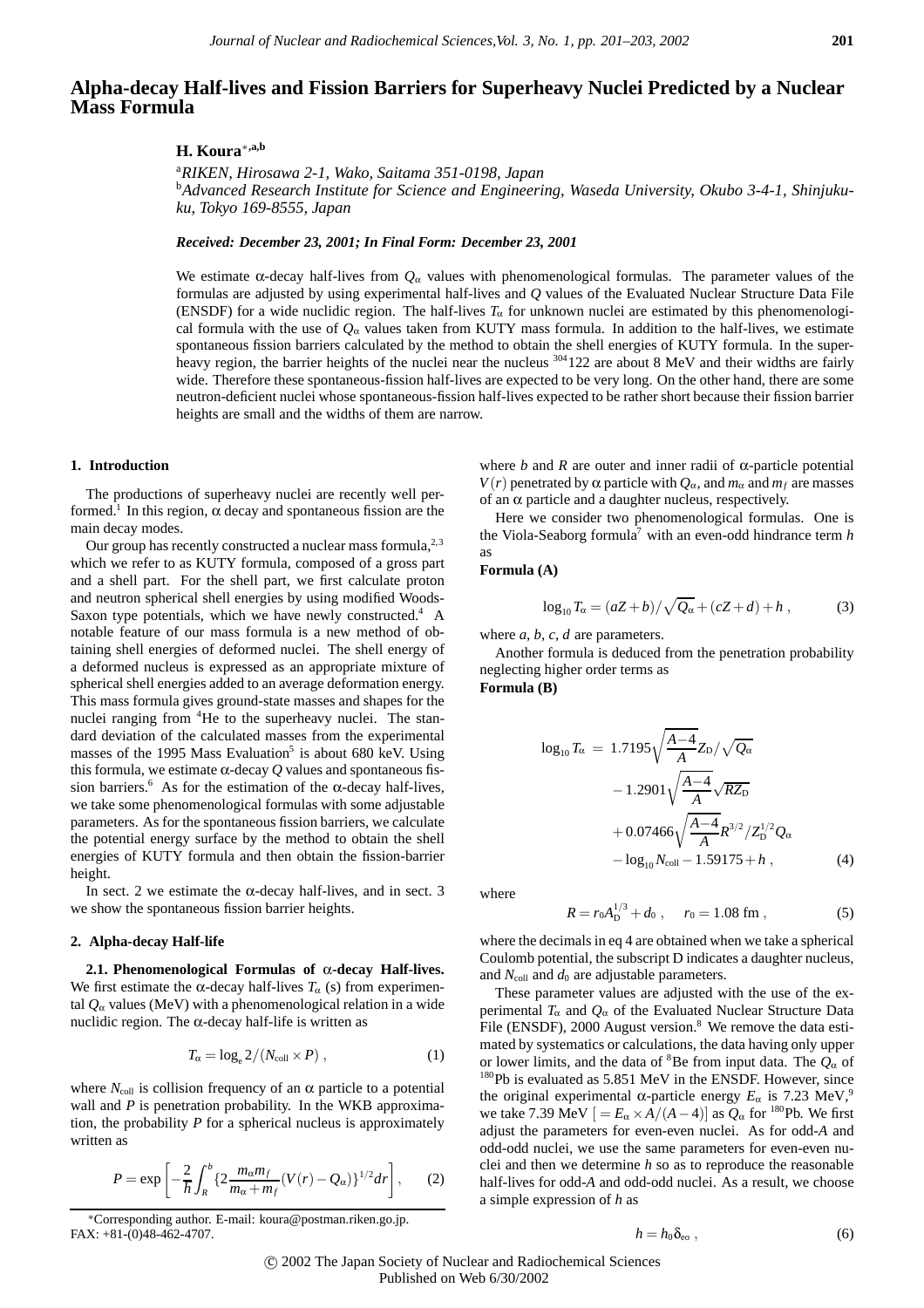

**Figure 1.** Experimental  $Q_\alpha$  (upper). Differences between experimental and estimated  $\log T_{\alpha}$  of Formula (A) (middle) and Formula (B) (lower). All data are for even-even nuclei.

with

$$
\delta_{\rm eo} = \begin{cases}\n0 & \text{for even-even} \\
1 & \text{for odd-A} \\
2 & \text{for odd-odd}\n\end{cases}
$$
\n(7)

Here,  $h_0$  is taken from the average of differences of experimental half-lives from estimated ones (as  $h = 0$ ) for odd-A nuclei.

The results for two formulas are in the following.

### **Formula (A)**

The values of parameters are  $a = 1.55261$ ,  $b = 0.73247$ ,  $c = -0.21669$ ,  $d = -31.9949$ , and  $h_0 = 0.56718$  for  $Q_\alpha$  and  $T_\alpha$  in MeV and second, respectively. The root-mean square (RMS) deviation of  $\log T_{\alpha}$  from experimental ones of 120 even-even nuclei is 0.3625. The RMS deviation is 0.7708 for 151 odd-*A* nuclei and is 0.9845 for 63 odd-odd nuclei. Although 10*−<sup>d</sup>* roughly corresponds to the collision frequency  $N_{\text{coll}}$  of the α particle which should be about 1020*−*22, the above absolute value of *d* seems to be too large. In Figure 1 (the upper and middle parts), we show the experimental  $Q_{\alpha}$  and the differences between the experimental and estimated  $T_\alpha$  with the use of Formula (A). **Formula (B)**

The values of fitted parameters are  $N_{\text{coll}} = 10^{20.05}$ ,  $d_0 = 2.0$  fm, and  $h_0 = 0.61410$  for  $Q_\alpha$  and  $T_\alpha$  in MeV and second, respectively. The values of  $N_{\text{coll}}$  and  $d_0$  are within reasonable values. The RMS deviation of  $\log T_{\alpha}$  for 120 even-even nuclei is 0.3512. In Figure 1 (the lower part), we show the differences between the experimental and estimated  $T_\alpha$  with the use of Formula (B). In the region  $126 \le N \le 142$ , the discrepancy of Formula (B) is reduced in comparison with one of Formula (A). Both of the middle and lower figures show distinct discontinuities at  $N = 126$ because of the magicity. At  $N = 102$  (<sup>174</sup>Hf<sub>102</sub>), large discrepancies are also seen. This nucleus is located on the vicinity of β-stability line and is isolated from the other even-even nuclei on the *N*-*Z* plane and have relatively larger deformation than the others. We show the differences between the experimental and estimated  $T_\alpha$  for odd-A and odd-odd nuclei in Figure 2. The RMS deviation is 0.7500 for 151 odd-*A* nuclei, and is 0.9802 for 63 odd-odd nuclei.

**2.2. Estimation in the Superheavy Region.** In order to compare the above two formulas, we show the experimental and



Neutron number *N*

**Figure 2.** Differences between experimental and estimated  $T_\alpha$  for odd-*A* nuclei (upper) and for odd-odd nuclei (lower). The even-odd hindrance factors  $h_0$  and  $2h_0$  are also seen as dashed lines.



**Figure 3.** Estimated and experimental  $\alpha$ -decay half-lives  $T_{\alpha}$  in the superheavy nuclidic region. Dotted lines connect α-decay chains.



**Figure 4.**  $T_\alpha$  of superheavy nuclei by KUTY formula<sup>2,3</sup> for even *Z*. We use Formula (B) to estimate  $T_\alpha$ . The solid lines connect isotopes and dotted lines connect α-decay chains.

estimated  $T_\alpha$  for the superheavy nuclei in Figure 3. In this estimation, experimental  $Q_{\alpha}$  are taken from Reference 1. These nuclei are not input data for parametrization because these were lacking or estimated data in the ENSDF file. This figure shows